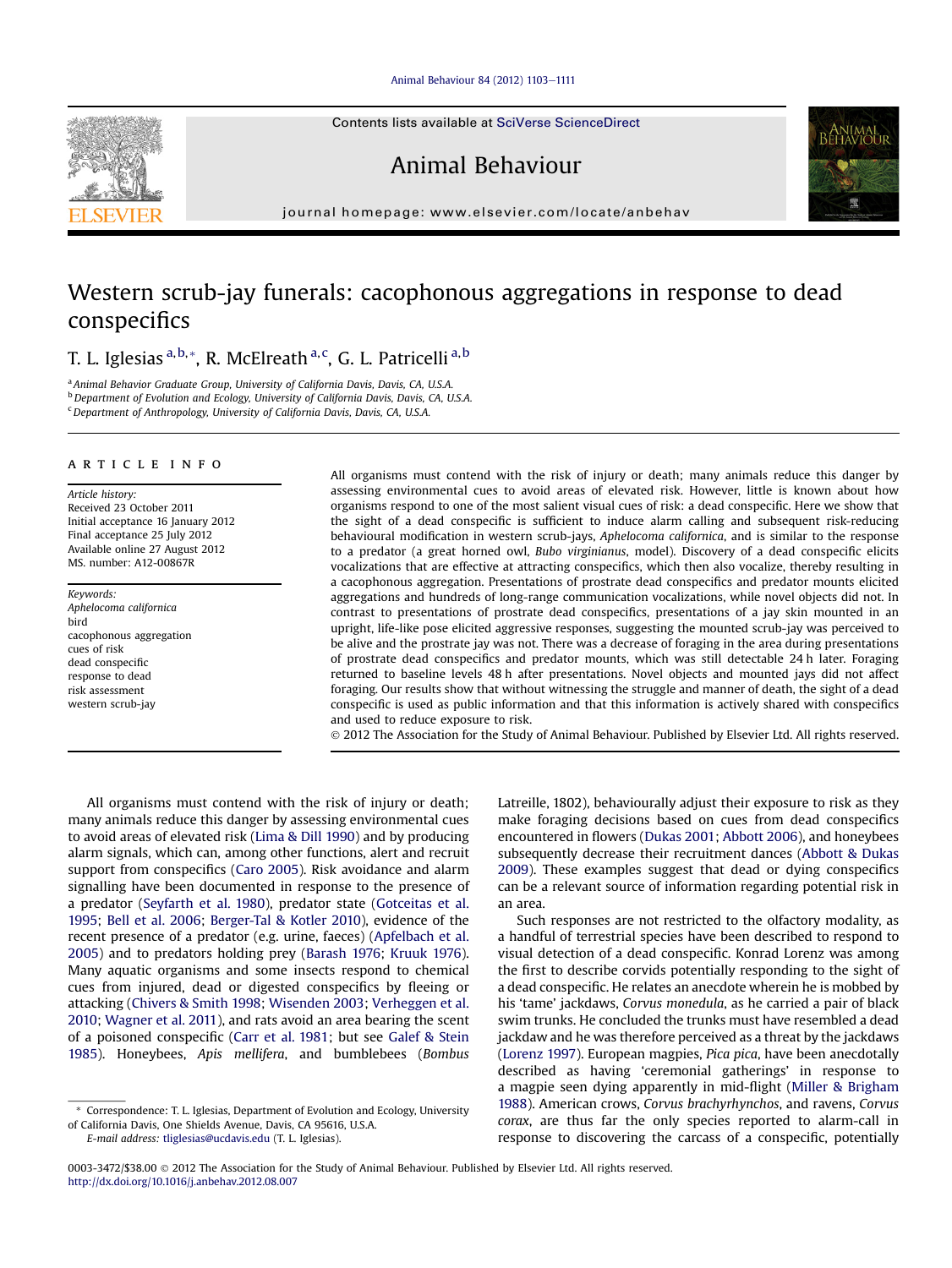communicating risk to conspecifics (Heinrich 1999; Marzluff & Angell 2007); however, there have not yet been controlled experiments to determine the impact of this alarm response on subsequent behaviour, nor which stimuli are effective at eliciting such a response in these species. Although there are few reports, responding to dead or dying conspecifics is not particular to corvids. Both wild and captive chimpanzees, Pan troglodytes, have been observed to respond when conspecifics die as a result of illness, injury or predation, with reports of alarm calling and social interaction occurring only after the chimpanzees witness an accident or predation event (Anderson et al. 2010). Elephant, Loxodonta africana, family groups inspect and handle the bones of dead conspecifics preferentially over the bones of a similarly-sized heterospecific (McComb et al. 2006). While the functions of such behaviours are unknown, there is evidence that taxonomically diverse animals react to situations that include dead conspecifics.

We observed that the western scrub-jay, Aphelocoma californica, a nonmigratory corvid that lives in territorial pairs, reacts to encounters with a dead conspecific by hopping from perch to perch and calling loudly; we term this response a 'cacophonous reaction'. The predominant vocalizations used during cacophonous reactions are most similar to the long-range calls termed 'zeeps', 'zeepscolds' and 'scolds' (Webber 1984). The first individual to discover the dead bird will call, and this usually attracts other individuals, which either join in calling or observe silently from nearby perches (see Supplementary Video S1). When individuals successfully attract other jays with their calls, we term the response a 'cacophonous aggregation' (CA). To test the hypothesis that western scrubjays use dead conspecifics as cues of risk and communicate that risk to others, we conducted three experiments in which we presented stimuli near feeders that jays were trained to visit at a specific time, and a fourth experiment where we only played back alarm calls. In experiment 1, we presented jays with novel objects or prostrate dried skins of dead conspecifics to address whether CAs are a response to dead conspecifics specifically, or a more general response to novel objects. In experiment 2, we presented jays with prostrate dried skins of a dead conspecific or a predator mount to compare CAs evoked by dead conspecifics to those evoked by predatory threat. In both experiments, we quantified foraging behaviour during and after experimental presentations to assess whether jays showed risk-reducing behaviours. In experiment 3, we presented prostrate dried skins of a dead conspecific or dried skins of a dead conspecific mounted in a life-like posture to compare how jays would respond to a dead jay and a potential territorial intruder. In experiment 4, we played back scrub-jay vocalizations from CAs evoked during presentations of dead conspecifics and owls, or we played back a recording of ducks quacking as a control, to determine whether conspecific vocalizations alone are effective at attracting other jays. We predicted that, if western scrub-jays use dead conspecifics as cues of risk and communicate this risk to others, risk-reducing behaviours (decrease in foraging in the area) would occur in response to predator (great horned owl, Bubo virginianus) mounts and dead conspecifics, but not to novel objects. Furthermore, we predicted that upright, life-like dead conspecifics, but not prostrate dead-like conspecifics, would elicit aggression, and that playbacks of vocalizations from CAs would attract conspecifics, whereas the heterospecific vocalization playback would not.

# METHODS

## Sites, Feeders and Presentations: General Information

We conducted experiments in residential back yards, at least 400 m apart to ensure we did not test the same individual birds at multiple feeders (Carmen 2004). All sites were located in Davis, California, U.S.A. and were selected in response to volunteers solicited through the University of California, Davis community. Feeders used in experiments were constructed out of 1 m tall wrought-iron plant holders with a clear plastic plant saucer and were placed within  $2-3$  m of a tree or fence to provide perch sites. Assistants placed 10 peanuts (in shells) in the feeders every morning and watched for 30 min at a minimum distance of 5 m. We presented the first stimulus (described below) after approximately 2 weeks, when jays were predictably visiting the feeders at the time of refill. We placed peanuts in the feeder upon arrival and allowed jays to take them as video and audio equipment was set up; more than the usual number of peanuts were placed in the feeder at this time ( $\sim$ 25 peanuts) since previous experience had shown that if jays emptied the feeder before we were ready to present stimuli, the jays would not revisit the feeder until the next morning. Observations indicated that the rapid rate of depletion was due to jays rapidly caching rather than eating the peanuts, but we occasionally observed jays eating peanuts. Since one peanut can satisfy a jay's energetic need for at least 1 h (Fleischer 2000) and there was enough time before all presentations for jays to ingest at least one peanut, levels of satiation are not likely to have differed between presentations. Once recording equipment was in place, and after jays had taken at least two peanuts, we placed the stimulus on the ground approximately 1 m from the feeder while the jay was away caching peanuts. Stimuli were covered, then taken to the feeder and left exposed on the ground. In only one of 73 trials did a jay return from caching peanuts before the experimenter returned to the observation location; thus, human disturbance is unlikely to have influenced jay behaviour. Stimuli were covered and removed once CAs ended and jays were no longer in sight of the experimenter.

We recorded the number of peanuts taken during stimulus presentations in experiments 1 and 2. After all stimulus presentations, we left 10 peanuts in the feeders and checked the feeders 24 h and 48 h later. We topped the number of peanuts up to 10 after each check if any were missing. We compared the proportion of peanuts taken 24 h before presentations and 24 h and 48 h after presentations. We assumed jays were responsible for any missing peanuts; no other species were observed to take peanuts during our behavioural observations. Once jays discovered the feeder and learned to anticipate refills (2-week acclimation period), they would be present at refill time and chase away any squirrels that approached the feeder. Squirrel foraging could also be detected by the presence of shells near the feeder, but no such evidence was present during the experimental period.

# Experiment 1

Experiment 1 took place 14 June-15 August 2007. Fourteen sites were presented with a novel object (Fig. 1a) followed  $4-10$  days later by a dead jay skin (Fig. 1b). We did not randomize the order of presentations since permanent feeder abandonment in response to the dead jay treatment would make the novel object treatment impossible (see Supplementary Material for details). Order effects on the qualitative outcome of results were unlikely, however, since novel object stimuli were largely ignored by jays (see Results); furthermore, CAs occurred in response to dead jay treatments even when not preceded by novel object treatments (see Results, experiment 2). The novel object was a piece of wood  $(23 \times 10 \times 2.5$  cm) painted blue, pink or yellow surrounded by similarly painted tongue depressors arrayed to resemble scattered feathers (see Supplementary Fig. S1). We chose to approximate the size, shape and colour (blue) of a dead conspecific with the novel object to determine whether jays were specifically reacting to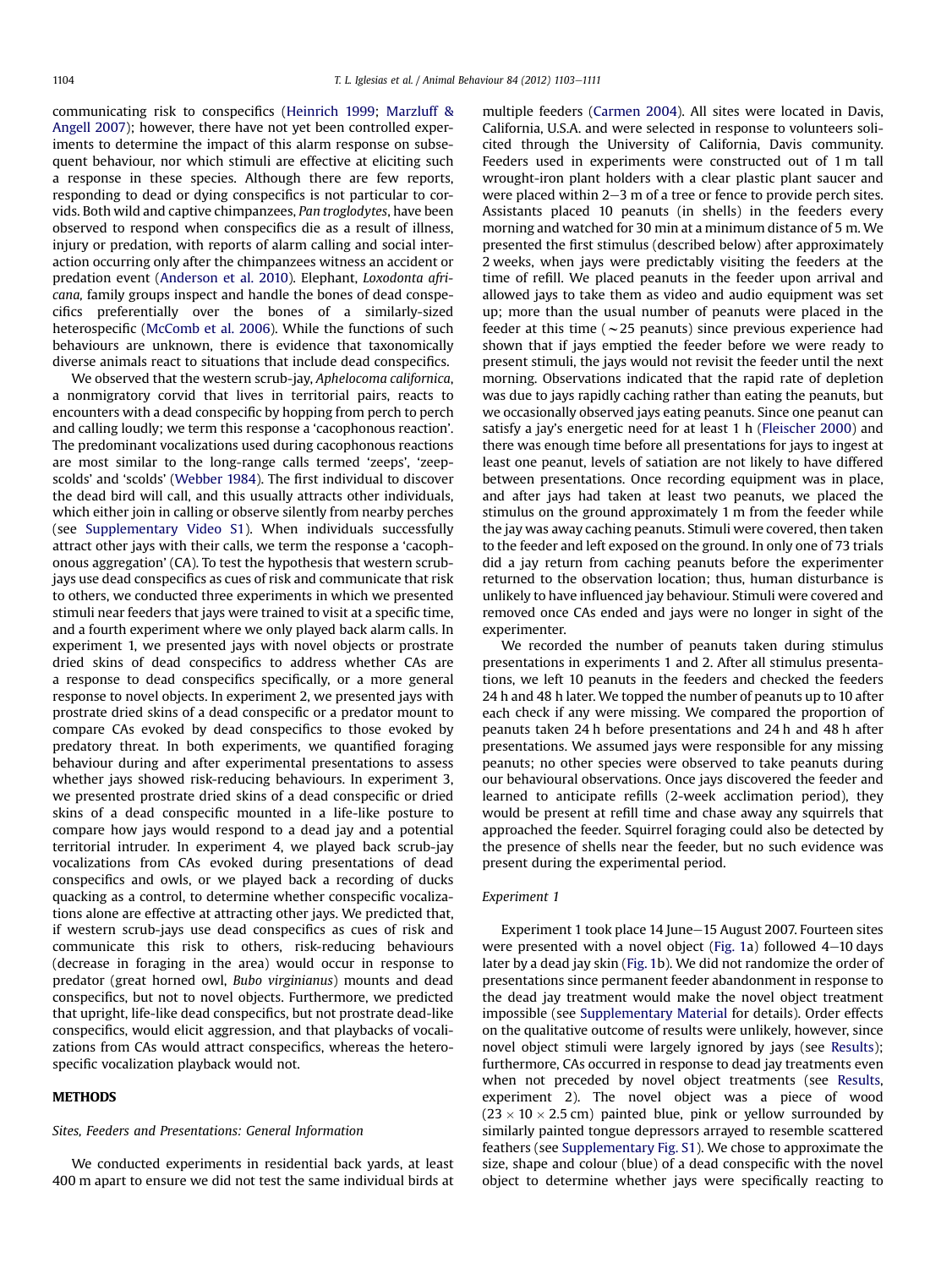

Figure 1. Stimuli used in experiments 1, 2 and 3. (a) Wooden novel object painted blue (yellow and pink objects were also presented) surrounded by tongue depressors glued together to resemble scattered feathers. (b) Dried skin of dead jay surrounded by feathers. (c) Mounted great horned owl. (d) Mounted western scrub-jay. The novel object and dead jay stimuli each provided a visual stimulus roughly 60 cm in diameter.

a dead conspecific or were simply highly reactive to objects with these general characteristics. We also incorporated different colours to determine whether the response, if any, was specific to the colour blue. Colour was semi-randomly assigned by matching an alphabetized list of sites (by site volunteer's name) to an unstructured list of our three colours (each colour appeared at least four times, but blue, being potentially salient to jays, was included a fifth time, and a coin was flipped to choose between pink or yellow to bring the total to 14). For dead jay stimuli, we used four scrub-jay carcasses prepared as skins surrounded by feathers. The novel object and the dead jay stimuli each provided a visual stimulus roughly 60 cm in diameter. Jay carcasses for all experiments were permit-salvaged (federal permit number MB 117665-1, state permit number SC-8508) and tested negative for West Nile virus before use. All procedures were approved by the University of California, Davis Institutional Animal Care and Use Committee (IACUC) under protocol number 15379.

# Experiment 2

In experiment 2, we presented dead jays (Fig.1b) and great horned owl mounts (Fig. 1c) in mixed orders (see below), and presentations were separated in time by  $13-35$  days. This experiment took place 23 March-10 June 2008. We presented 18 sites with one of four dead jay skins (the same skins used in experiment 1) and one of two owl mounts. Owls were posed in a perched position and prepared by the Museum of Wildlife and Fish Biology at the University of California, Davis. We reused six sites from experiment 1 in experiment 2. We performed three presentations at each site in one of four orders (1: dead jay-owl-dead jay; 2: owl-dead jay-owl; 3: dead jay-owlowl; 4: owl-dead jay-dead jay). Our goal was to compare the number of calls, duration of calling and the effect of vocal aggregations elicited by predators and by dead conspecifics on foraging. Therefore, we did not include a novel object experiment and we omitted from all analyses trials where neither calls nor aggregations occurred; in these instances, jays either did not see the stimulus (four dead jay presentations) or quietly inspected the stimulus from a nearby tree without taking a peanut from the feeder (one dead jay, one owl presentation). In experiment 2, we also measured the latency to approach the feeder 24 h and 48 h after dead jay and owl presentations and compared this to the mean latency of the 3 days prior to presentations.

# Experiment 3

This experiment took place 21 July-4 October 2009. We presented nine sites with the prostrate dead jay (Fig. 1b), followed 16-64 days later by the mounted, life-like jay (Fig. 1d). We did not randomize the order of presentations; instead, we allowed a comparable amount of time between presentations in experiment 3 as was allowed in experiment 2 (in experiment 2, order did not affect variables of interest in experiment 3 in a manner that would affect interpretation of results from experiment 3). We presented the skins in established territories during the breeding season, when territory-holding jays aggressively defend territories. In experiment 3, we recorded whether calls were elicited, whether CAs occurred, whether peanuts were taken during presentations and whether aggressive behaviours (swoops or contact with claws or beak) were directed at either stimulus. T.L.I. prepared the skin for the mounted jay in the same manner as skins presented as prostrate carcasses, except that black porcelain beads were inserted into the eye sockets of the mounted jay.

# Experiment 4

Experiment 4 took place  $4-9$  September 2009. Using a Crate TX15 amplifier, we played back 1 min audio recordings at 12 sites at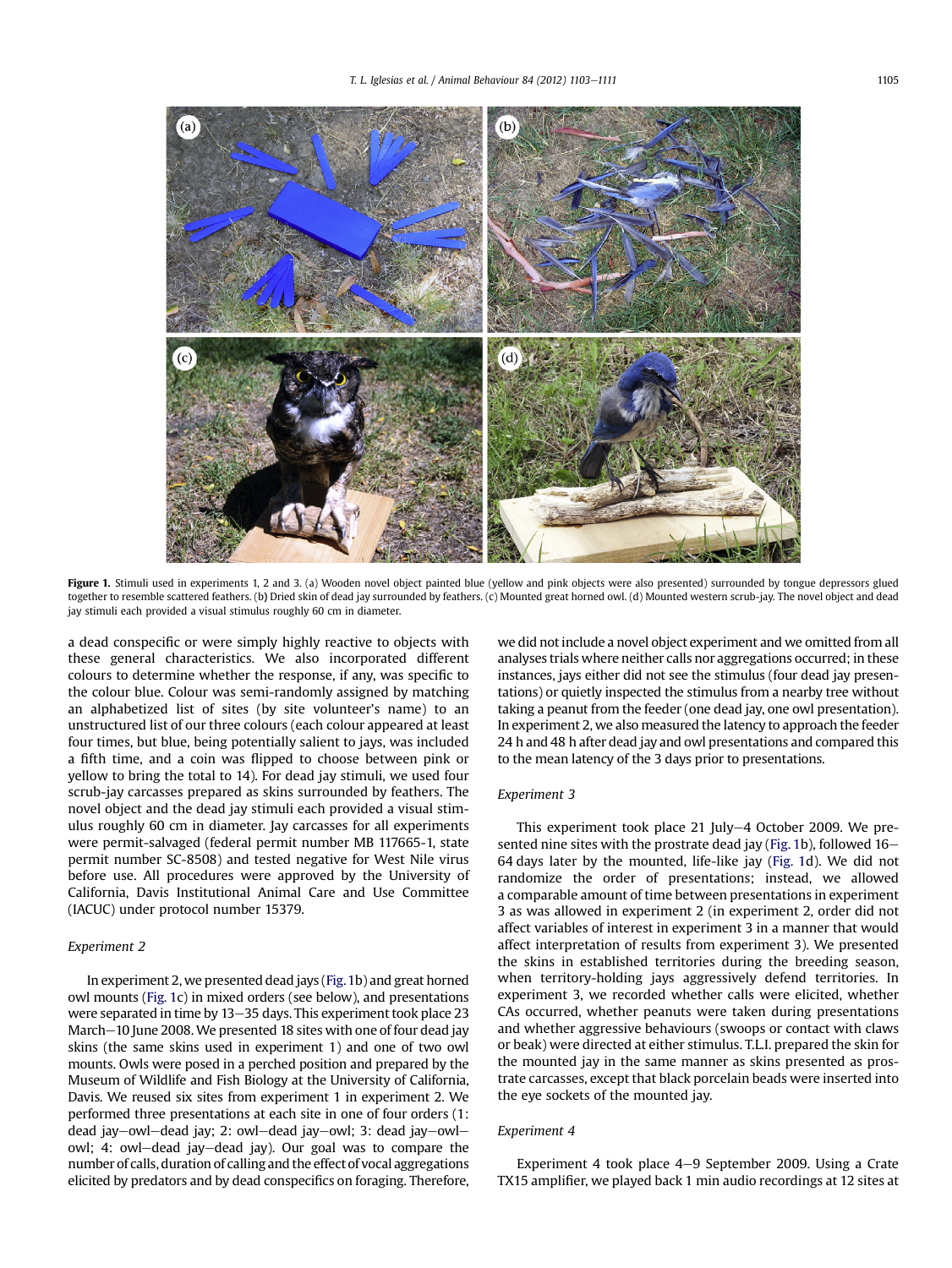approximately 90 dBF measured at 4 m distance with a Larson-Davis 824 sound pressure level meter. Audio files consisted only of calls produced by the first jay to vocalize in response to dead jays or owls in CAs during experiment 2; all recordings were collected at different sites than the playback location (separated by at least 400 m), so calls were not from familiar birds. We used four different audio recordings of dead-jay-induced CAs consisting of about 50 calls each and two recordings of owl-induced CAs consisting of about 90 calls each. The control playback was composed of calls we recorded from approximately six captive Peking ducks, Anas platyrhynchos domestica, held at the Hopkins Avian Facility at the University of California Davis. The 1 min recording consisted of approximately 175 calls, and only one recording was used for all control playbacks. Each category of calls (CA in response to dead jay, owl or ducks) was played at four sites with only one playback per site. We observed how many jays were attracted by the playback and whether they vocalized.

# Equipment and Data Collection

All experimental trials were videorecorded (JVC Everio and Sony HC-1) and audiorecorded (Marantz PMD670) from the time of presentation until no jays were in sight or heard calling. T.L.I. and assistants scored audio and video, and data were used to supplement field observations. We scored the number of peanuts taken during all presentations and the occurrence of swoops (flight within 3.5 m across the top of the stimulus with a discernible dip in flight) from video. We used audio to determine CA duration, which included the time from the first call to the last call before all jays are silent. We counted calls from audio recordings, and Raven Pro 1.3 (http://www. birds.cornell.edu/raven) was used to visually categorize the calls to type using descriptions in Webber (1984). We used field observations to determine the maximum number of jays present, the number of peanuts taken daily and, in experiment 2 only, the latency to take peanuts after presentations. Birds were not individually marked. Instead, we used the maximum number of birds visually detected simultaneously in the yard. Following each experiment, we measured the distance between the stimulus and the perches used when calling using a measuring tape or a Bushnell Yardage Pro laser rangefinder.

## Statistical Analysis

We used model comparison based on Akaike's Information Criterion for small sample sizes (AICc) and set site as a random intercept to understand the effect of stimuli on cacophonous reactions, CAs and foraging behaviour. Model selection is an alternative to null hypothesis testing that allows simultaneous evaluation of several competing hypotheses based on the observed data, where models within the set being compared are assigned a relative weight that allows competing hypotheses to be evaluated quantitatively (Johnson & Omland 2004; Anderson 2008). All data were analysed with R statistical software (version 2.10.1) (http:// www.R-project.org) using either linear mixed-effect regression (lmer) or generalized linear modelling (GLM) with the lme4 package, or mixed-effect Cox models (for survival analysis) with the coxme package for latency data. Models contained site as a random intercept except where novel object colour was a predictor and in models sets for experiments 3 and 4.

# RESULTS

## Vocalization and Aggregation

In experiment 1, cacophonous reactions occurred at all presentations of the dead jay, and 12 of 14 presentations escalated into CAs, whereas presentations of novel objects never resulted in CAs or cacophonous reactions. Stimulus identity (dead jay versus novel object) was a strong predictor of the total number of calls produced (Fig. 2a, Table 1, set 1) and the maximum number of jays present (Table 1, set 2), but the colour of the novel object had no effect on behaviour (Table 1, sets 3, 4). Results from this experiment show that CAs are not a response to the appearance of an unfamiliar object, but are elicited by the appearance of a dead conspecific.

In experiment 2, 41 of 48 presentations resulted in cacophonous reactions; of these, 86% of dead jay presentations escalated to CAs and 85% of owl presentations escalated to CAs. Subsequent presentations were more likely to elicit a CA (Table 2, set 1) regardless of stimulus identity. Since the total number of calls performed in response to a dead jay was greater in experiment 1 (June-August) than in experiment 2 (March-June) (Fig. 2a, b), we used date as a predictor in a post hoc model for experiment 2. This model is included in Table 2 (set 2) and shows that date was a good predictor of call number. These results suggest there is a seasonal component to the strength of the response to perceived risk, with more calls elicited during fledging than during the nesting season. The sequence of presentations  $(1: dead$  jay $-owl$  dead jay; 2: owldead jay $-$ owl; 3: dead jay $-$ owl $-$ owl; 4: owl $-$ dead jay $-$ dead jay) did not affect behaviour, as this explanatory variable did not improve models. However, further exploration revealed that sites encountering an owl first, instead of a dead jay, resulted in more jays being attracted by cacophonous reactions at that site regardless of whether the subsequent eliciting stimulus was an owl or dead jay (Table 2, set 3). Finally, we observed that the three types of vocalizations, 'zeep', 'scold' and 'zeep-scold', performed in response to dead jays were also performed in response to owls.

In addition to the similarities, we found some differences between jay behaviours towards the owl and the dead jay. CAs lasted longer during the owl presentations than during the dead jay presentations (Table 3, Table 2, set 4), and jays called from perches that were closer to the owl than to the dead jay (Table 3, Table 2, set 5). In addition, jays swooped (Supplementary Video S2), a behaviour associated with mobbing (Cully & Ligon 1976), at owl mounts in 77% of presentations, but never did so with a dead jay (Table 2, set 6). Thus, dead jay and owl stimuli evoked similar risk-reduction responses, as determined by decreases in foraging, but the owl stimuli evoked mobbing and approach behaviours, whereas the prostrate dead jay stimuli did not.

In experiment 3, the mounted jay and prostrate jays both elicited vocalizations (Table 4, set 1). However, prostrate jays elicited CAs at all presentations, and the mounted jay elicited CAs at 33% of presentations (Table 4, set 2). Jays in two of the three aggregations swooped at the mounted jay, but never swooped in response to a prostrate jay (Table 4, set 3).

In experiment 4, playback of scrub-jay calls elicited by the owl model attracted jays at all four sites (range 3-7 jays attracted), as did playback of calls elicited by the dead jay (range  $2-8$  jays attracted); playback of ducks quacking did not attract jays to any of the four sites (Fig. 3). In all cases where jays were attracted, jays also vocalized. The number of jays attracted was not predicted by whether the vocalizations were from CAs evoked by a dead jay or an owl (Table 5). The number of jays attracted was also not predicted by the identity of the audio recording played back (Table 5).

#### Feeding Behaviours

In experiment 1, the number of peanuts taken was about 90% less during presentation of the dead jay than during presentation of novel objects (Fig. 2c). Jays appeared unconcerned by the novel object stimulus when feeding, and indeed, one jay cached peanuts under it (Supplementary Video S3). In experiment 2, jays took one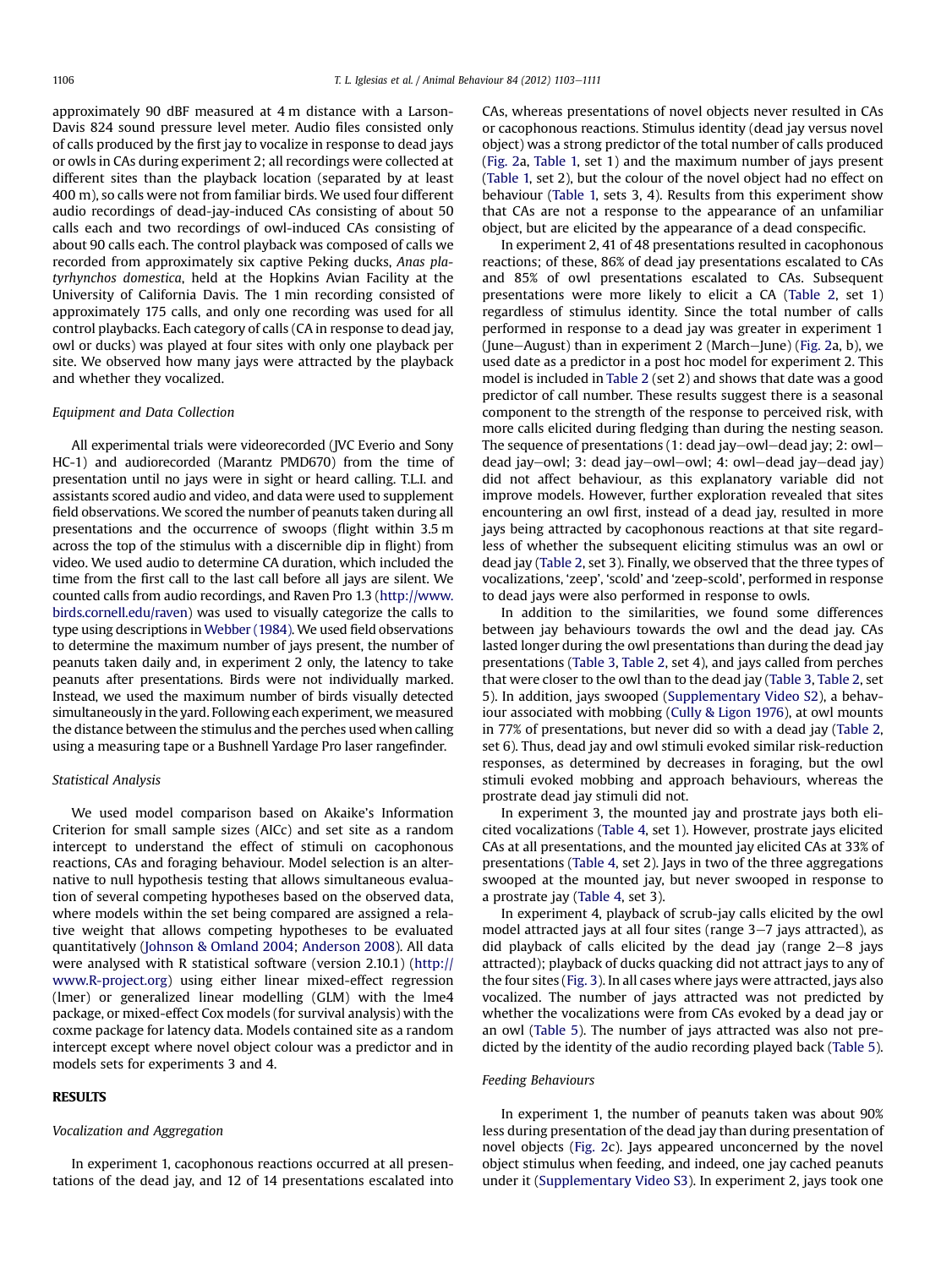

Figure 2. (a, b) Number of calls by scrub-jays in response to stimuli. (c, d) Number of peanuts taken by scrub-jays during stimulus presentation. (e) Proportion of peanuts taken by scrub-jays before ( $\Box$ ) and after ( $\blacksquare$ ) stimulus presentation. (f) Scrub-jays' latency to approach the feeder before ( $\Box$ ) and after ( $\blacksquare$ ) stimulus presentation. Error bars show  $\pm 1$  SE.

Table 1

Results of AICc model selection for experiment 1: dead jay versus novel object showing all models used in each set of comparisons

| Set | Link function | Response variable | Predictor variable                   | df             | <b>AAICc</b> | $W_i$      | Coefficient estimate (95% CI)                |
|-----|---------------|-------------------|--------------------------------------|----------------|--------------|------------|----------------------------------------------|
|     | Log           | Total calls       | Stimulus (dead jay)                  |                | $\Omega$     |            | 6.16(5.41, 7.51)                             |
|     |               | Total calls       | Intercept only                       | 2              | 8329         | ${<}0.001$ |                                              |
|     | Identity      | Max. jays         | Stimulus (dead jay)                  |                | $\Omega$     | 0.8        | 1.55(0.67, 2.35)                             |
|     |               | Max. jays         | Intercept only                       |                | 2.7          | 0.2        |                                              |
|     | Log           | Total calls       | Intercept only                       |                | 0            | 0.95       |                                              |
|     |               | Total calls       | Novel object colour                  |                | 5.9          | 0.05       |                                              |
| 4   | Log           | Max. jays         | Intercept only                       |                | 0            | 0.96       |                                              |
|     |               | Max. jays         | Novel object colour                  | З              | 6.3          | 0.04       |                                              |
| 5   | Logit         | Nuts 24 h         | Stimulus (dead jay) + time (after)   | 4              | 0            |            | $-58.21$ ( $-209.19$ , $-11.89$ ) + $-30.57$ |
|     |               |                   |                                      |                |              |            | $(-111.06, -12.59)$                          |
|     |               | Nuts 24 h         | Intercept only                       | $\overline{2}$ | 158          | < 0.001    |                                              |
| 6   | Logit         | Nuts 48 h         | Intercept only                       | $\overline{2}$ | $\Omega$     | 0.82       |                                              |
|     |               | Nuts 48 h         | Stimulus (dead jay) $+$ time (after) | 4              | 2.8          | 0.18       |                                              |

AICc: Akaike's Information Criterion corrected for small sample size; AAICc: difference in AICc scores between the best model (listed first in each set) and each competing model; w<sub>i</sub>: AICc weight (level of support for a model; max. = 1); Total calls: total number of calls elicited during stimulus playback; Max. jays: maximum number of jays present during stimulus playback; Nuts 24 h, 48 h: number of peanuts taken 24 h and 48 h after stimulus presentation; Intercept only: null models; parenthetical descriptors (e.g. '(dead jay)', '(after)') indicate the direction of impact from the perspective of that categorical subset. Coefficient estimates indicate a positive (increase in response variable) or negative (decrease in response variable) effect of predictor variables and are included only when experimental variables were included in the best-supported model. Raw estimates are shown and were calculated using link functions as indicated. For example, for set 1, number of calls in response to stimuli were based on a log link function; therefore, the coefficient estimate is the log of the number of calls and the model predicts that the dead jay stimulus will elicit 473 more calls than the novel object ( $e^{6.16} = 473$ ). A model's ability to predict actual numerical outcomes, however, largely depends on whether it includes the most relevant predictor variables. We do not purport to have captured all relevant explanatory variables and, therefore, the coefficient estimates must be interpreted in that light. Bootstrapping was performed in R to generate all 95% confidence intervals. Code is available from T.L.I. upon request.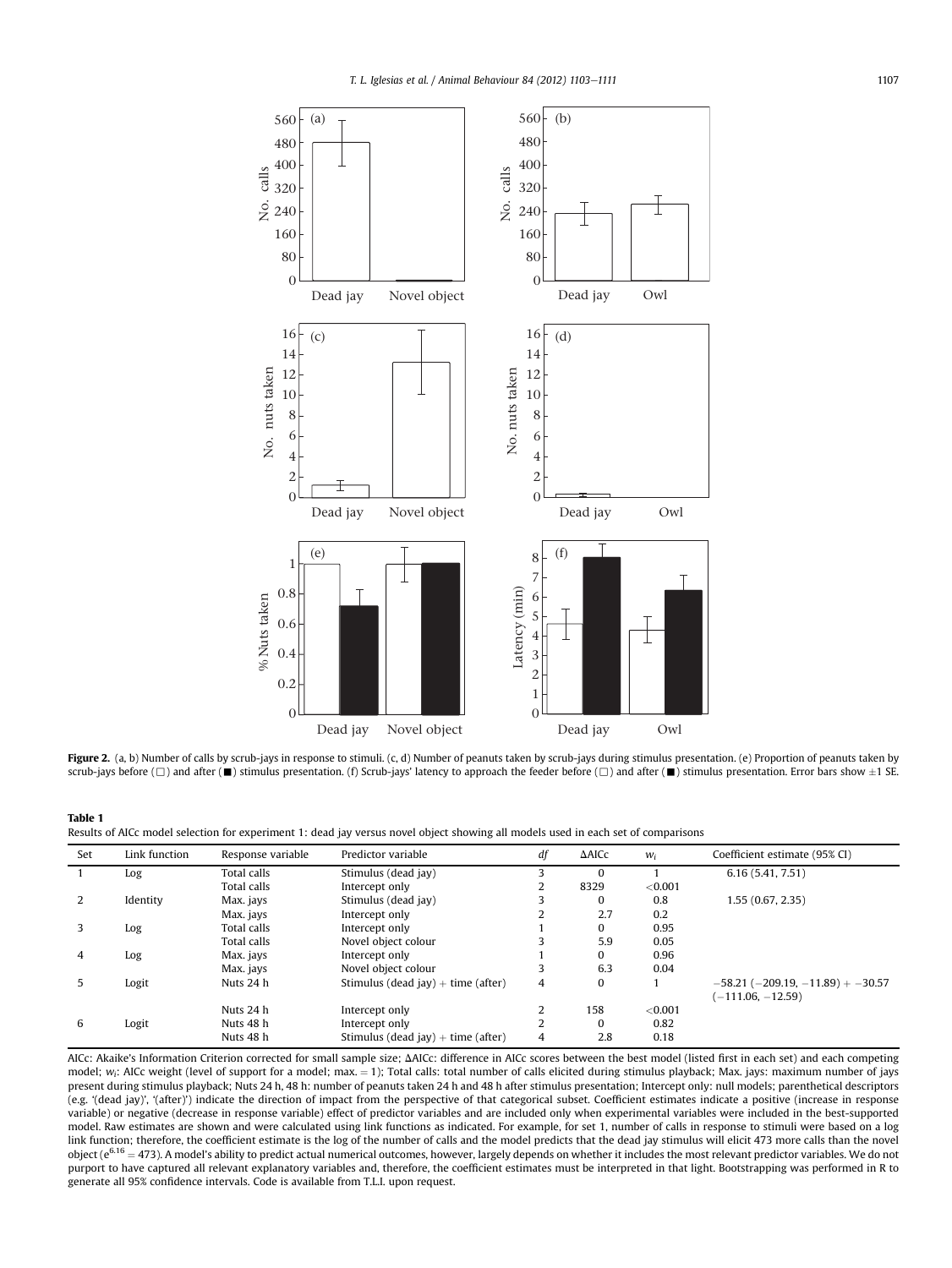Table 2

| Results of AICc model selection for experiment 2: dead jay versus great horned owl, showing only models comprising approximately the top 90% of AICc weights |  |  |  |
|--------------------------------------------------------------------------------------------------------------------------------------------------------------|--|--|--|
|                                                                                                                                                              |  |  |  |

| Set | Link function | Response variables | Predictor variables                  | df  | $\triangle$ AICc | $W_i$   | Coefficient estimate (95% CI)                                |
|-----|---------------|--------------------|--------------------------------------|-----|------------------|---------|--------------------------------------------------------------|
|     | Logit         | CA occur           | Iteration                            | 3   | $\Omega$         | 0.9     | 1.72 (1.08, 25.06)                                           |
|     |               | CA occur           | Intercept only                       | 2   | 5.6              | 0.05    |                                                              |
| 2   | Log           | Total calls        | Date                                 | 3   | 0                |         | 0.008(0.005, 0.023)                                          |
|     |               | Total calls        | Iteration                            | 3   | 33.1             | < 0.001 |                                                              |
| 3   | Identity      | Max. jays          | First stimulus (owl)                 |     | $\Omega$         | 0.48    | 1.54(0.42, 2.73)                                             |
|     |               | Max. jays          | Intercept only                       | 2   | 1.1              | 0.28    |                                                              |
|     |               | Max. jays          | Stimulus (dead jay)                  | 3   | 2.6              | 0.13    |                                                              |
| 4   | Identity      | CA duration        | Stimulus (dead jay)                  | 4   | 0                | 0.87    | $-3.63$ ( $-6.07, -1.48$ )                                   |
|     |               | CA duration        | Iteration                            | 4   | 4.5              | 0.09    |                                                              |
| 5   | Identity      | Perch distance     | Stimulus (dead jay)                  |     | $\Omega$         | 0.8     | 0.37(0.02, 0.67)                                             |
|     |               | Perch distance     | Intercept only                       | 3   | 3.9              | 0.11    |                                                              |
| 6   | Logit         | Swoops             | Stimulus (dead jay)                  | 3   | $\Omega$         |         | $-20.77(-50.40,-20)$                                         |
|     |               | Swoops             | Intercept only                       | 2   | 34.8             | < 0.001 |                                                              |
| 7   | Logit         | Nuts 24 h          | Time (after)                         | 3   | 0                | 0.98    | $-1.08$ ( $-4.42$ , 1.96)                                    |
|     |               | Nuts 24 h          | Intercept only                       | 2   | 8.3              | 0.02    |                                                              |
| 8   | Logit         | Nuts 48 h          | Stimulus (dead jay) $+$ time (after) | 4   | $\Omega$         | 0.99    | $-0.75$ ( $-4.75$ , 1.46) + $-0.56$ ( $-2.54$ , 1.34)        |
|     |               | Nuts 48 h          | Intercept only                       | 2   | 9.9              | 0.01    |                                                              |
| 9   | Log           | Latency 24 h       | Stimulus (dead jay) $+$ time (after) | 7.9 | $\Omega$         | 0.98    | $-0.07$ ( $-0.85$ , $0.72$ ) + $-1.32$ ( $-2.22$ , $-0.42$ ) |
|     |               | Latency 24 h       | Intercept only                       | 7.1 | 7.8              | 0.02    |                                                              |
| 10  | Log           | Latency 48 h       | Intercept only                       | 2.3 | $\Omega$         | 0.87    |                                                              |
|     |               | Latency 48 h       | Stimulus (dead jay) + time (after)   | 4.2 | 3.7              | 0.13    |                                                              |

CA: cacophonous aggregation; Perch distance: distance between stimulus and perches used when calling; Latency: latency to approach feeder; Swoop: flight within 3.5 m across the top of the stimulus with a discernible dip in flight. All other abbreviations as in Table 1. Four models, where predictor variables were stimulus (dead jay or owl), iteration (first, second or third presentation of stimuli), first stimulus (dead jay or owl) and intercept only (null model), were compared in sets 1-5, except where date was also used as a predictor in a post hoc model added to set 2. Estimates indicate a positive (increase in response variable) or negative (decrease in response variable) effect of predictor variables except for latency 24 h and 48 h, where a negative estimate indicates a decrease in likelihood of approaching the feeder. Raw estimates are shown and were calculated using link functions as indicated.

to two peanuts during the dead jay presentations and took no peanuts during owl presentations (Fig. 2d). In experiment 3, jays took peanuts during 12% of presentations of the prostrate dead jay (one site) and during 67% of presentations of the mounted jay (six sites; Table 4, set 4).

In experiment 1, 24 h after novel object presentations, the proportion of peanuts taken was no different from the proportion taken the day before, whereas there was a 29% decline 24 h after encounters with the dead jay (Fig. 2e, Table 1, set 5); there was no effect 48 h after trials with the dead jay (Table 1, set 6). In experiment 2, there was a decline in the number of peanuts taken 24 and 48 h after presentation of both the dead jay and the owl. However, this decline may not be biologically meaningful, as the model coefficients were small and the 95% confidence interval included zero (Table 2, sets 7, 8, Supplementary Fig. S2). In experiment 2, mean latency to approach the feeders was greater 24 h after presentations of the dead jay and the owl than it was for 3 consecutive days prior to presentations (Fig. 2f, Table 2, set 9). There was an increase in latency after 24 h with both stimuli, and although stimulus was included in the best model, indicating that latency after seeing a dead jay was greater than latency after seeing the owl, this difference may not be biologically meaningful as the model coefficient was small and the 95% confidence interval included zero (Table 2, set 9). The effect on latency was no longer detectable after 48 h (Table 2, set 10).

# **DISCUSSION**

Here we show that a dead conspecific in the absence of a predator is sufficient to induce both alarm calling and subsequent riskreducing behavioural modification in western scrub-jays. Western scrub-jays responded to dead conspecifics with loud calls near the carcass, and playbacks of these calls were effective at attracting conspecifics and inducing them to call. Similarly, ravens, crows and magpies have been described to gather around a dead conspecific (Miller & Brigham 1988; Heinrich 1999; Marzluff & Angell 2007), and ravens and crows have been described as calling and attracting others (Heinrich 1999; Marzluff & Angell 2007), suggesting this may be a shared trait within corvids. In this study, we demonstrate through a series of experiments that western scrub-jays respond similarly to the presence of a dead conspecific and a predator (a great horned owl model), suggesting that these responses are related to antipredator behaviour. The jays showed no response to novel coloured objects of similar size to a jay, suggesting that their response to the other stimuli used in the present study was not a neophobic response to an unexpected object in their territory, or a response to an object with characteristics that superficially resembled a dead conspecific in colour, size and shape. In addition, birds that encountered a dead conspecific altered their foraging behaviour by temporarily avoiding rich food resources, similar to avoidance after exposure to predator models. Our results show that,

#### Table 3

Duration of cacophonous aggregations, CAs (excluding cacophonous reactions), number of jays aggregated (CAs  $\geq$ 2 jays aggregated) and distance between eliciting stimuli and perches used by jays while calling in response to stimuli for experiments 1 and 2

| Experiment | Stimulus     |                 | Duration of CA (min) |                 | No. jays aggregated* | Perch distance (m) |               |
|------------|--------------|-----------------|----------------------|-----------------|----------------------|--------------------|---------------|
|            |              | $Mean \pm SE$   | Range                | Mean $\pm$ SE   | Range                | Mean $\pm$ SE      | Range         |
|            | Dead jay     | $9.4 + 2.16$    | $2.55 - 25.5$        | $4.17 + 0.27$   | $2 - 5$              | $5.95 + 0.56$      | $2.93 - 9.24$ |
|            | Novel object | No CAs          | No CAs               | No CAs          | No CAs               | No CAs             | No CAs        |
|            | Dead jay     | $5.25 \pm 0.78$ | $0.33 - 13.32$       | $4.63 \pm 0.67$ | $2 - 10$             | $1.93 + 0.15$      | $1.05 - 3.17$ |
|            | Owl          | $8.71 \pm 1.10$ | $0.85 - 20.9$        | $3.91 \pm 0.43$ | $2 - 9$              | $1.51 + 0.09$      | $0.57 - 2.44$ |

\* Note: this variable differs from the maximum number of jays observed simultaneously ('Max. jays') used in statistical analyses, which included cacophonous reactions (i.e.  $\geq$ 1 jay).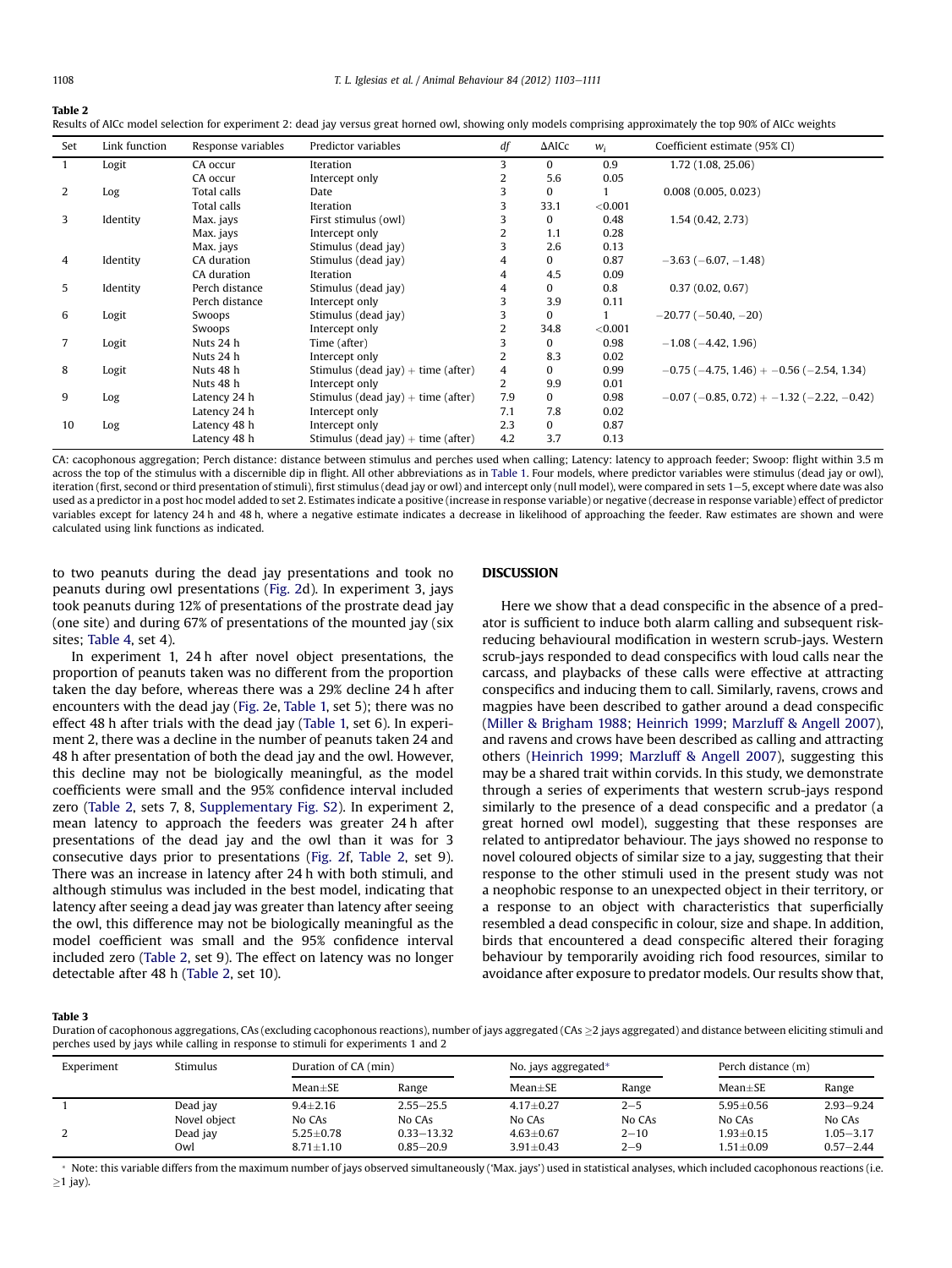Table 4

Results of AICc model selection for behavioural responses of scrub-jays during presentation of stimuli in experiment 3: mounted jay versus prostrate dead jay

|   | variable | Set Response Predictor variable df $\Delta$ AICc $w_i$ |   |          |      | Coefficient estimate<br>(95% CI) |
|---|----------|--------------------------------------------------------|---|----------|------|----------------------------------|
|   | Call     | Intercept only                                         |   | - 0      | 0.65 |                                  |
|   |          | Stimulus (mount) 2 1.3                                 |   |          | 0.35 |                                  |
| っ | CA.      | Stimulus (mount) 2                                     |   | $\alpha$ | 0.98 | $-20.26(-51.13,-18.72)$          |
|   |          | Intercept only                                         |   | 8        | 0.02 |                                  |
| κ | Swoop    | Stimulus (mount) 2                                     |   | $\bf{0}$ | 0.52 | 18.31 (0.00, 20.47)              |
|   |          | Intercept only                                         | 1 | 0.2      | 0.48 |                                  |
| 4 | Take nut | Stimulus (mount)                                       |   | $\Omega$ | 0.81 | 2.64 (0.47, 22.51)               |
|   |          | Intercept only                                         |   | 3.3      | 0.19 |                                  |

Response variables included the occurrence of calls, CAs and peanuts taken during presentations and aggressive behaviours (swoops or contact with claws or beak) directed at either stimulus. All models in each set are shown. Coefficient estimates  $\pm$ 95% CI are shown for the best model when it contained an experimental predictor variable (e.g. stimulus). Raw coefficient estimates are shown and were calculated using the binomial link function (logit). See Table 1 for further details and explanation of abbreviations.

without witnessing the struggle and manner of death, a dead conspecific was used as public information about risk, and that this information was actively shared with conspecifics and used to reduce exposure to risk.

CAs elicited with dead jays and owls were similar in that cacophonous reactions escalated to CAs in equal frequencies, and both stimuli elicited similar numbers of vocalizations and attracted a similar number of jays. The similarity extended to include the occurrence of the vocalization types 'zeep', 'scold' and 'zeep-scold' (Webber 1984) in CAs; thus, jays did not appear to use specific call types to denote stimulus type, although further research is needed to determine whether characteristics within each call type vary with the eliciting stimulus. In addition, playback of recorded scrubjay vocalizations elicited by presentations of owls and jays attracted similar numbers of jays and evoked CA vocalizations. These similarities, taken together with the comparable decrease in foraging, suggest that dead conspecifics and predators may both be used as indicators of risk in the area.

However, there were also some notable differences between CAs elicited by owls and dead jays. Jays perched closer to owls while calling, CAs lasted longer with owls, and jays never swooped at a dead jay but did so in 77% of owl presentations. The observation that jays called from more distant perches when encountering a dead jay than when encountering an owl may indicate greater vigilance and an attempt to locate the predator by using higher



Figure 3. Number of scrub-jays attracted to playbacks of heterospecific (duck) or conspecific vocalizations elicited by presentation of a dead scrub-jay or owl.

#### Table 5

Results of AICc model selection results for behavioural responses in experiment 4: playback of cacophonous aggregation (CA) calls evoked by a dead jay or an owl

| Predictor variable<br>Response variable |                                             | dt | <b>AAICc</b> | w.                        |
|-----------------------------------------|---------------------------------------------|----|--------------|---------------------------|
| No. jays attracted                      | Intercept only<br>Elicitor<br>Playback file |    | 1.9<br>16.8  | 0.718<br>0.282<br>< 0.001 |

Elicitor: dead jay or owl; Playback file: recordings of CAs from six sites.

perches with a wider vantage point. A nonmutually exclusive, alternative hypothesis is that the owl provided a target for aggressive behaviour (swoops), which requires closer proximity. CA duration with owls may have been longer because the predator mount was visible but not moving during the experiment (CA duration in natural encounters with owls or other predators is likely to be related to the predator's response). Finally, the lack of swooping during presentations of the dead jay may simply reflect the lack of a threatening target. The jays' responses to presentation of the dead jay and the owl suggest that both stimuli are used as evidence of possible threat, with the owl mount representing direct evidence and the dead jay representing indirect evidence.

CAs were always elicited by prostrate dead jays, but an upright, mounted dead jay elicited few aggregations. When aggregations did occur, aggressive behaviours (swoops) were directed at the mounted jay, but swoops were never directed at the prostrate jay. Since jays swoop when mobbing predators to drive them from the area, swooping at the mounted jays is probably a territorial response to chase away the target from the area (Cully & Ligon 1976). Alternatively, the mounted jay may have elicited aggression since it did not behave as expected; aggressive behaviour towards sick individuals has been observed in jackdaws and rooks, Corvus frugilegus (Wilmore 1977). Whether jays perceived the lifelike mounted jay as an intruder and/or a sick individual, our results demonstrate that jays did not treat the prostrate dead jay as if it were a live intruder, but rather as an indicator of risk.

Although dead conspecifics and predator models were always effective at eliciting a vocal response in these experiments, the reacting individual was not always effective at attracting other conspecifics into an aggregation. In experiments 1 and 2, 15% of cacophonous reactions failed to attract conspecifics into a cacophonous aggregation. It is unlikely that other jays failed to hear the calls, since territory sizes are small enough that most vocalizations from the interior of a territory would be detectable by neighbours (Carmen 2004). Since we were not working with a banded population and therefore have no information about sex, age or status, we cannot determine whether this failure to recruit an aggregation relates to characteristics of the calling individual.

When we examined results from dead jay presentations in experiments 1 and 2, there was evidence of a seasonal change in the strength of response. The behavioural responses were qualitatively similar in both experiments: CAs were elicited in about 85% of presentations, birds decreased foraging during CAs, aggression between conspecifics was not observed during CAs, and there was an effect on foraging 24 h after presentations (i.e. fewer nuts were taken in experiment 1, and latency to take peanuts increased in experiment 2). However, there was a quantitative difference in the strength of response to dead jay presentations: the number of calls performed (and therefore, duration of aggregations) and the decrease in subsequent foraging was greater in experiment 1 than in experiment 2 (24 h after presentations). Experiment 1 was conducted between mid-June and mid-August when young have fledged but are still in the natal territory being fed occasionally by the parents. This seasonal difference in territory occupancy did not lead to a difference in the number of jays attracted to CAs, since the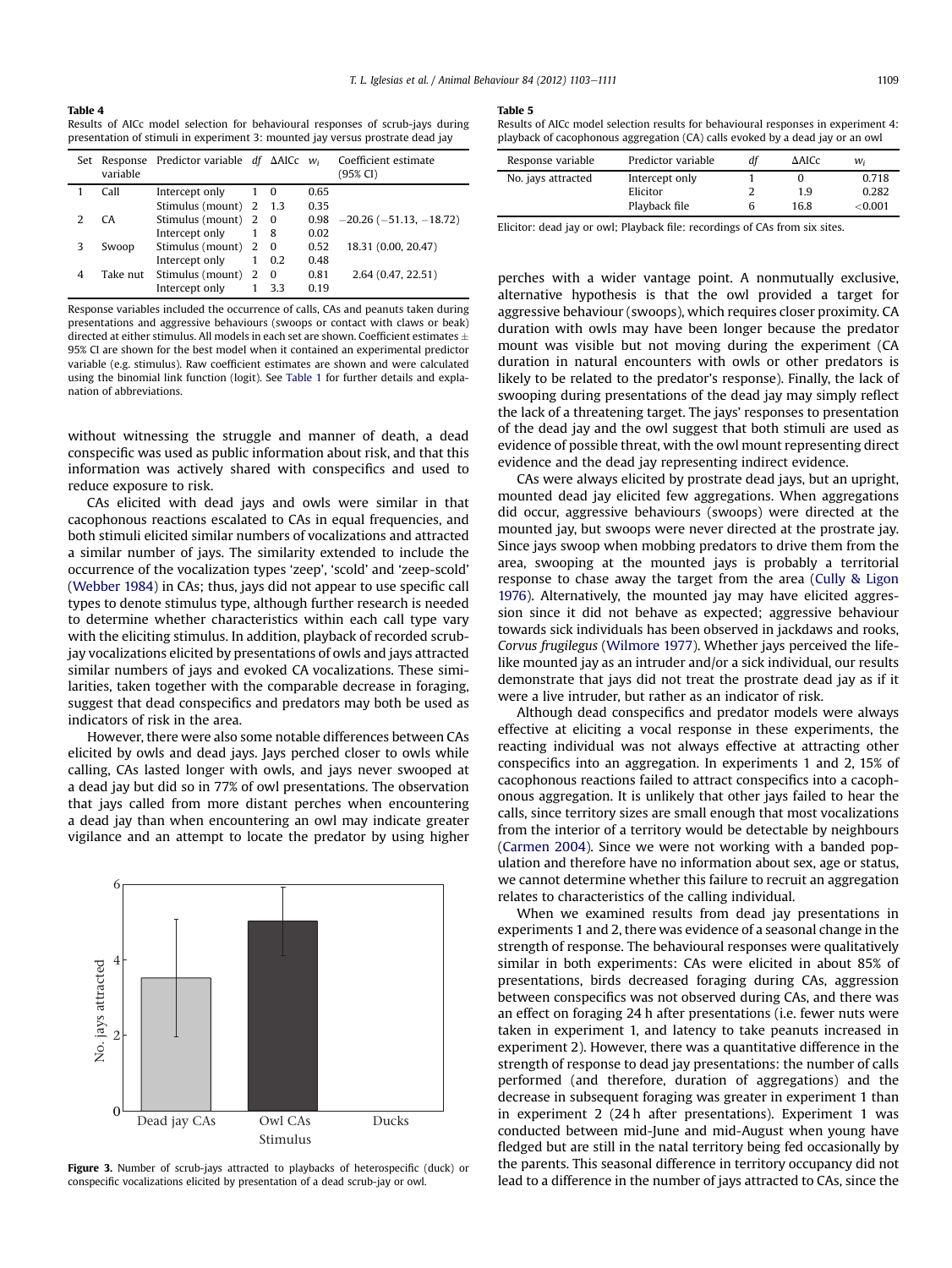mean number of aggregating birds did not differ substantially between the two experiments (Table 3). But the presence of fledglings on territories may have influenced the duration of CAs in other ways, for example, if the benefit to prolonged antipredator behaviour by parents is higher when their fledglings are nearby, or if CAs provide an opportunity for fledglings to learn about dangers and cues of risk, and if this learning is facilitated by a prolonged alarm response (Seyfarth & Cheney 1986; Hauser 1988; Griffin 2004; Hollén & Manser 2006; Hollén & Radford 2009). Carmen (2004) found that many vocal behaviours of scrub-jays decrease during March through early June (when experiment 2 was performed), when parents are busy with nesting, brooding and feeding nestlings, which may further contribute to seasonal differences. The need to provide food for nestlings might also have made parents less likely to forgo the rich food source during experiment 2. Further experiments in a banded population are needed to discriminate between these explanations for seasonal changes in the strength of response to dead conspecifics.

## Benefits and Costs of Cacophonous Aggregations

Since all organisms must cope with the risk of injury or death, assessing and minimizing this risk without dangerous, direct experience can be advantageous (Berejikian et al. 1999; Chivers et al. 2002; Mirza & Chivers 2002; Shier & Owings 2007). Individual animals that can associate a dead conspecific with previously unfamiliar or unrecognized threats may benefit from reduced risk of injury or mortality, particularly in human-altered environments where changes can occur rapidly and frequently, potentially introducing novel threats. Western scrub-jays may benefit by attending to dead conspecifics to reduce their own threat of predation, but it is less clear why they should instigate a cacophonous aggregation that alerts others. Some potential benefits or functions of CAs may be to gather a mob to locate and drive the predator away (Curio 1978), to warn mates and offspring of danger, to help calling birds form a 'landscape of fear' (Laundre et al. 2001), to form location memories of risky areas (Griffin et al. 2010) or to enable mates or offspring to do so (Griffin 2004).

Most of the aggregations observed in this study involved more than just the territorial pair; since birds were not banded, we do not know the relationships among the participants in the CAs. Unlike Florida scrub-jays (Woolfenden & Fitzpatrick 1984), western scrubjays do not live in large social groups; the mated pair defends a territory year round against neighbouring territory holders (Carmen 2004). Our experiments took place during the breeding season (from late March through mid-August), when pairs may have fledglings and are less likely to tolerate floaters and unrelated juveniles on their territory (Carmen 2004). In experiment 1, some of the extrapair birds observed at sites were probably the current season's offspring, because they were not chased and adults were occasionally observed to feed them. However, in experiments 1 and 2, when there were more than two jays (presumably the mated pair) visiting the feeder, we commonly observed aggression (chases) before and after CAs, but not during CAs (T. L. Iglesias, personal observation). This temporary reduction in aggression during CAs suggests that neighbouring or nearby floater jays were attracted to the alarm calls and tolerated by territorial birds. Mobbing is more effective at driving away predators when the mob of attacking birds is larger (Robinson 1985; Flasskamp 1994), so territory owners may benefit from tolerating unrelated individuals that join the mob. A larger group may also dilute the threat of attack on any one individual (Hamilton 1971).

What benefit might unrelated neighbours or floaters gain by joining a cacophonous aggregation? Responding to mobbing calls from a neighbouring territory may be beneficial if it reduces predation risk on surrounding territories as well. In addition, gaining information about the identity of a dead conspecific could provide an opportunity to renegotiate territorial boundaries or take over a recently occupied territory, as described in magpies (Birkhead & Clarkson 1985). Floaters may also benefit from such information, if it provides an opportunity to gain a mate and a territory; Carmen (2004) found that 69% of observed male and female individuals in central California paired with an established breeder that retained its territory after losing its mate.

While there may be benefits to aggregating around a dead conspecific, this behaviour may also be costly in some cases. For example, if the cause of mortality is a contagious disease rather than predation, then CAs may increase the probability of infection from dead or infected living conspecifics (Dhondt et al. 2007). For example, West Nile virus can be transmitted via direct or indirect contact between living infected individuals as well as via the mosquito vector (Komar et al. 2003; Dawson et al. 2007), and higher population densities and communal roosting in corvids contributes to amplification of West Nile virus (Reisen et al. 2006). Western scrub-jays do not roost communally or nest at high density, but cacophonous aggregations could potentially contribute to the high transmission rates in scrub-jays as these aggregations bring together birds that are not normally in close proximity. Contact with the carcass was rarely observed (T. L. Iglesias, personal observation); therefore, contagion of any disease from the carcass may be less likely than transmission between aggregating individuals. Incorporating dead conspecifics as environmental cues and instigating aggregations can have benefits and costs, but regardless of the valence of the effect, this behaviour may have impacts at the individual and population level in western scrub-jays and in other species that perform similar behavioural reactions to dead conspecifics.

Response to cues of dead conspecifics has been described in many invertebrate and vertebrate species, and most of these are reported to modify behaviour to reduce exposure to risk (Chivers & Smith 1998; Wisenden 2003; Verheggen et al. 2010; Wagner et al. 2011). However, in many species, responses to dead conspecifics may serve other functions. For example, dead conspecifics may indicate an opportunity for marine crabs (Rittschof et al. 1992) and land hermit crabs (Small & Thacker 1994) to find a better shell. Some descriptions of responses are related to attachment and the maternal instinct, particularly in chimpanzees (Cronin et al. 2011). These accounts suggest that there are potentially multiple functions to responding to dead conspecifics, which are not necessarily mutually exclusive. Given the potentially critical environmental information that a dead conspecific presents, it is surprising that communicative social gatherings around dead conspecifics are either rare, or if present, rarely described.

# Acknowledgments

Thanks to all homeowners who assisted in provisioning feeders and recording observations and for allowing access to their yards and to the many undergraduate field assistants. Thanks to D. Warren, the Patricelli lab and the Sih lab for comments on experimental design. Thanks to A. Sih, A. Krakauer, D. Warren and the Patricelli lab for helpful comments on early drafts of this manuscript. This work was supported by the University of California (UC) Davis Jastro-Shields research award, UC Davis Center for Population Biology Student Research Funding, UC Davis Animal Behavior Graduate Group Student Fellowships, UC Davis Eugene Cota-Robles Scholarship and the Gates Millennium Graduate Scholarship. We also thank three anonymous referees for their thoughtful and helpful comments.